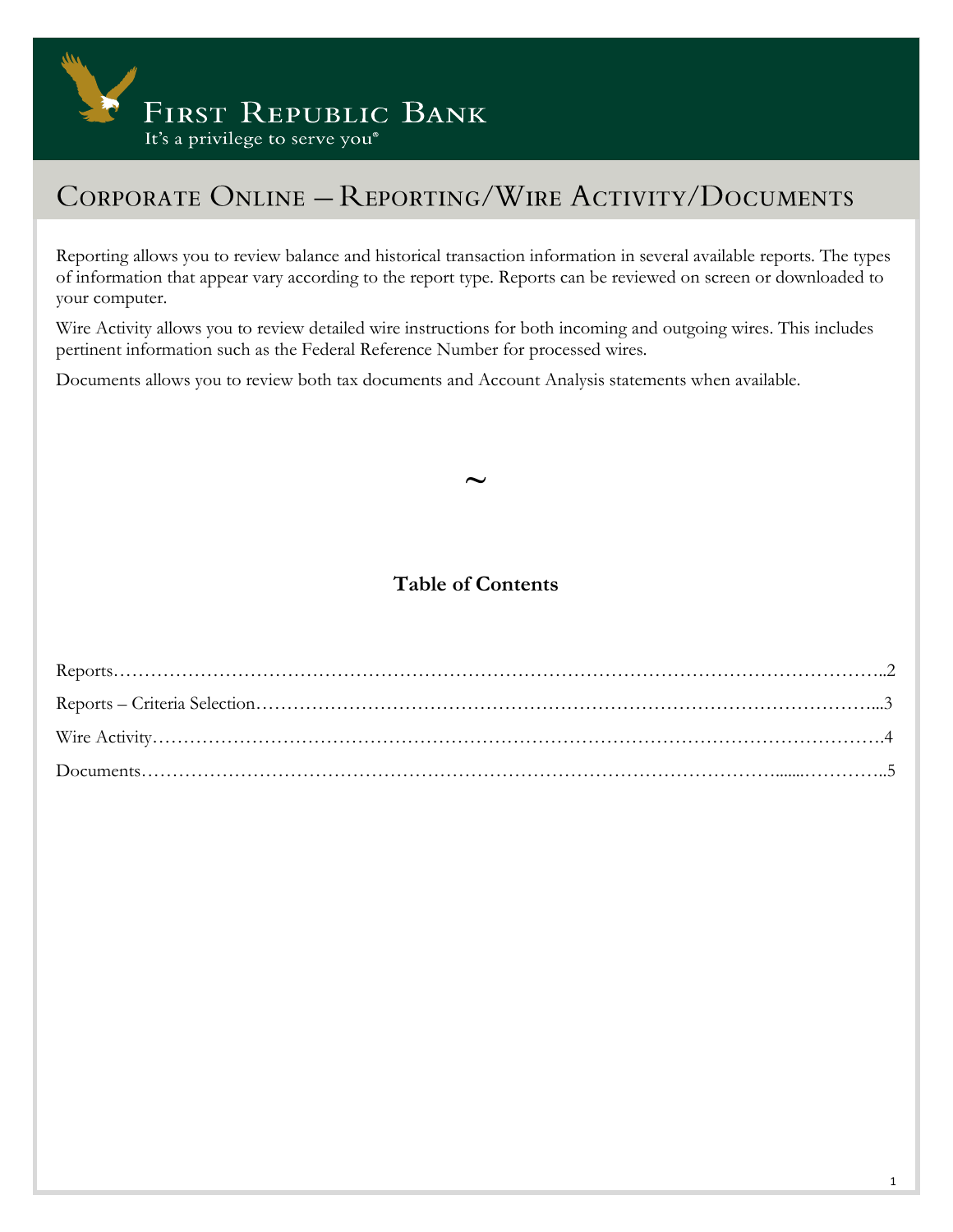#### **Reports**

| It's a privilege to serve you *  | <b>FIRST REPUBLIC BANK</b>         |                                                          |                     |
|----------------------------------|------------------------------------|----------------------------------------------------------|---------------------|
| Home                             |                                    | Information Reporting   Transaction Search   BAI2 Export |                     |
| <b>Balances</b>                  | <b>Report Selection</b>            | $\mathbf{3}$                                             |                     |
| $\mathbf{1}$<br><b>Transfers</b> |                                    |                                                          |                     |
| Reporting                        | <b>Report Name</b>                 | <b>Report Description</b>                                | <b>Report Type</b>  |
|                                  | <b>Account Balances</b>            | Account Balance Summary                                  | <b>Previous Dav</b> |
| <b>Stops and Inquiries</b>       | <b>ACH Activity Report</b>         | <b>ACH Activity Report</b>                               | <b>Previous Day</b> |
|                                  | <b>Balance and Activity Report</b> | <b>Account Balances and Activity</b>                     | <b>Previous Day</b> |
| <b>Positive Pay</b>              | <b>Commercial Loan Report</b>      | Commercial Loan Summary and Activity                     | <b>Previous Day</b> |
|                                  | <b>Interest Transactions</b>       | <b>Interest Transaction Report</b>                       | <b>Previous Day</b> |
| <b>ACH Payments</b>              | <b>Loan History Report</b>         | <b>Loan History Report</b>                               | <b>Previous Day</b> |
|                                  | <b>Paid Check Report</b>           | <b>Checks Paid Only</b>                                  | <b>Previous Day</b> |
| <b>Wire Transfers</b>            | <b>Previous Day Report</b>         | Previous Day Transaction Activity                        | <b>Previous Day</b> |
|                                  | <b>Prior Day Combined Report</b>   | Prior Day Summary and Detail                             | Previous Day        |
| <b>Wire Activity</b>             | <b>Wire Transfer Report</b>        | Wire Transfer Report                                     | <b>Previous Day</b> |
|                                  |                                    |                                                          |                     |
| <b>Documents</b>                 |                                    |                                                          |                     |
| <b>Online Statements</b>         |                                    |                                                          |                     |
|                                  |                                    |                                                          |                     |
| <b>Bill Payment</b>              |                                    |                                                          |                     |
| Setup                            |                                    |                                                          |                     |
| <b>a</b> Sign Out                |                                    |                                                          |                     |
|                                  |                                    |                                                          |                     |

- 1. Click **Reporting** from the navigation menu on the left.
- 2. Select a report to review.
- 3. Click **Transaction Search** to search for a particular transaction. (See below).
- 4. Click **BAI2 Export** to download BAI2 formatted reports.

| <b>O</b> Previous Day   |                                    |
|-------------------------|------------------------------------|
| Choose Transaction Type | $\mathbf{1}$                       |
| um                      |                                    |
|                         |                                    |
| All Accounts            | Lookup<br>$\overline{\phantom{a}}$ |
|                         |                                    |
|                         |                                    |
|                         |                                    |
|                         |                                    |
|                         | <b>Transaction Search</b>          |

- 1. Select the transaction type via the drop down menu.
- 2. Enter in criteria to narrow your search for a particular transaction: **Date Range**, **Account Number**, **Amount Range**, Check **Serial Number**, and **Reference Number**.
- 3. Click **Transaction Search** to display the report.
- 4. Click **Export** for either a comma-separated or tab-separated file.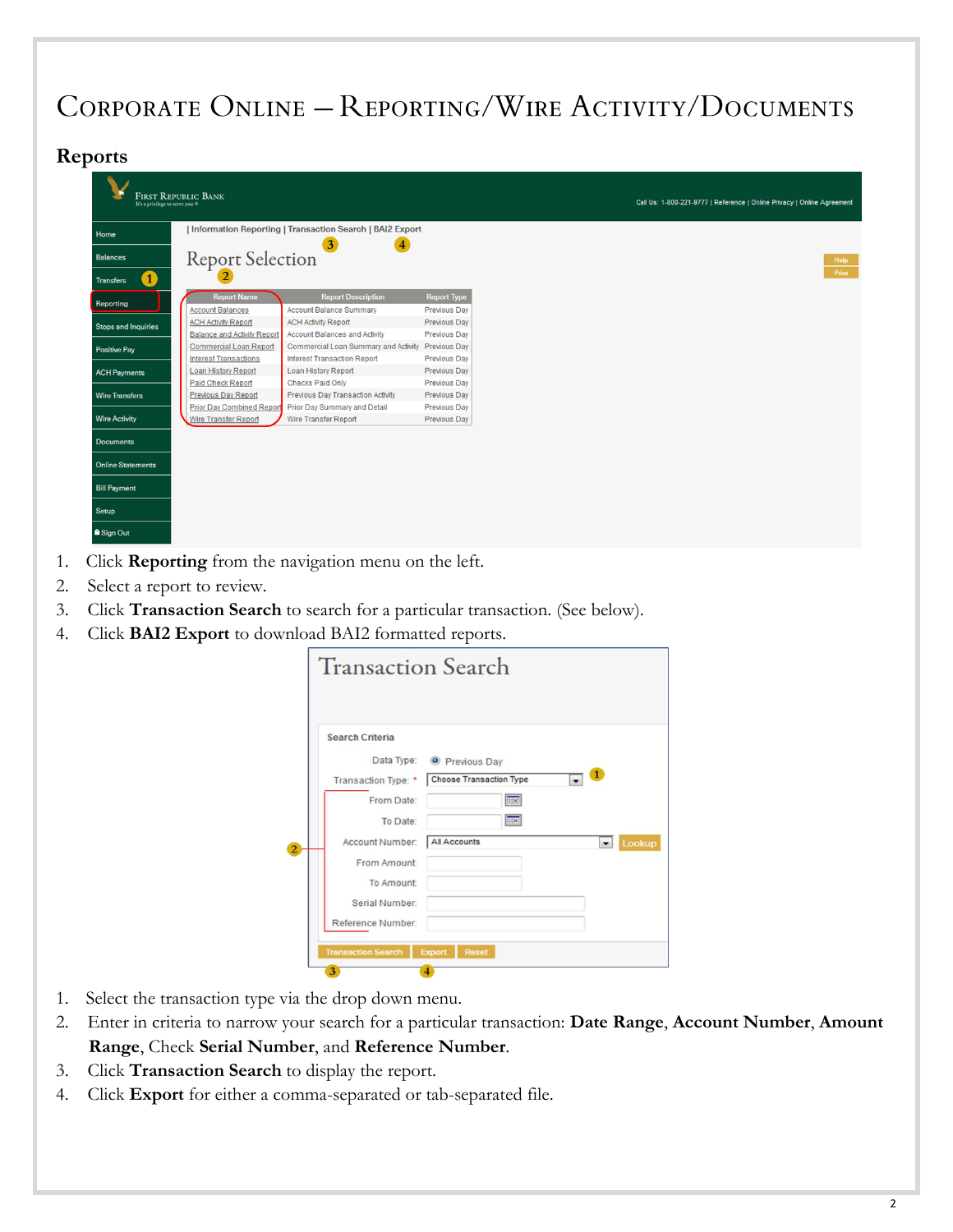### **Reports – Criteria Selection**

| Criteria Selection                   |                                                             |                                               |                                                   |                             |                   |                                    |            |
|--------------------------------------|-------------------------------------------------------------|-----------------------------------------------|---------------------------------------------------|-----------------------------|-------------------|------------------------------------|------------|
| Report Selection: Criteria Selection |                                                             |                                               |                                                   |                             |                   |                                    |            |
|                                      |                                                             |                                               |                                                   |                             |                   |                                    |            |
| <b>Prior Day Combined Report</b>     |                                                             |                                               |                                                   |                             |                   |                                    | * required |
| Select Favorite:                     |                                                             |                                               | $\blacksquare$                                    |                             |                   |                                    |            |
| Name:                                |                                                             |                                               | $\mathbf{1}$<br>Save<br><b>Delete</b>             |                             |                   |                                    |            |
| $\overline{2}$<br>Period:            | <b>Custom</b><br>$\vert \cdot \vert$                        |                                               |                                                   |                             |                   |                                    |            |
| From Date: *                         | $\boxed{m}$<br>09/19/2016                                   |                                               | E<br>To Date:                                     |                             |                   |                                    |            |
| Account Display Sort: Account Name   | le.                                                         |                                               |                                                   |                             |                   |                                    |            |
| Transaction Sort: Date/Amount        | $\overline{\phantom{0}}$                                    |                                               |                                                   |                             |                   |                                    |            |
| 3 Show Detail:                       |                                                             |                                               |                                                   |                             |                   |                                    |            |
|                                      | Report View: Statement Report                               |                                               |                                                   |                             |                   |                                    |            |
| Account(s): *                        |                                                             | <b>ABA Number Account Number Account Name</b> |                                                   | <b>Account Type Credits</b> | <b>Unreported</b> | <b>Unreported</b><br><b>Debits</b> |            |
|                                      | $\Box$<br><b>All Accounts</b>                               |                                               |                                                   |                             |                   |                                    |            |
| $\overline{4}$                       | 321081669<br>m                                              | 91700003535                                   | Associate Holdings Account Checking               |                             |                   |                                    |            |
|                                      | 321081669<br>П                                              | 91700005555                                   | <b>Operating Account</b>                          | Checking                    |                   |                                    |            |
|                                      | <b>Account Lookup</b>                                       |                                               |                                                   |                             |                   |                                    |            |
|                                      |                                                             |                                               |                                                   |                             |                   |                                    |            |
| Export<br><b>Display</b>             | <b>Download to Download to Quicken</b> QuickBooks'<br>Reset | QuickBooks'                                   | <b>Transaction Search</b><br><b>View PDF</b><br>8 |                             |                   |                                    |            |

- 1. To create a favorite (saved) report: Enter a name for the report; otherwise, start with step #2.
- 2. Enter in the criteria for the (favorite) report: **Period**, **Account Display Sort**, and **Transaction Sort**.
- 3. Check off the **Show Detail** box to display all available details regarding the transaction.
- 4. Select the accounts to review within the report.
- 5. Click **Display** to review the report on screen.
- 6. Click **Export** for either a comma-separated or tab-separated file.
- 7. Click **Download to Quicken/QuickBooks** to export the results in an OFX format.
- 8. Click **View PDF** to review the report in PDF format.

**\*\* Up to 18 months' (previous day) history is available for Reporting and Transaction Search \*\***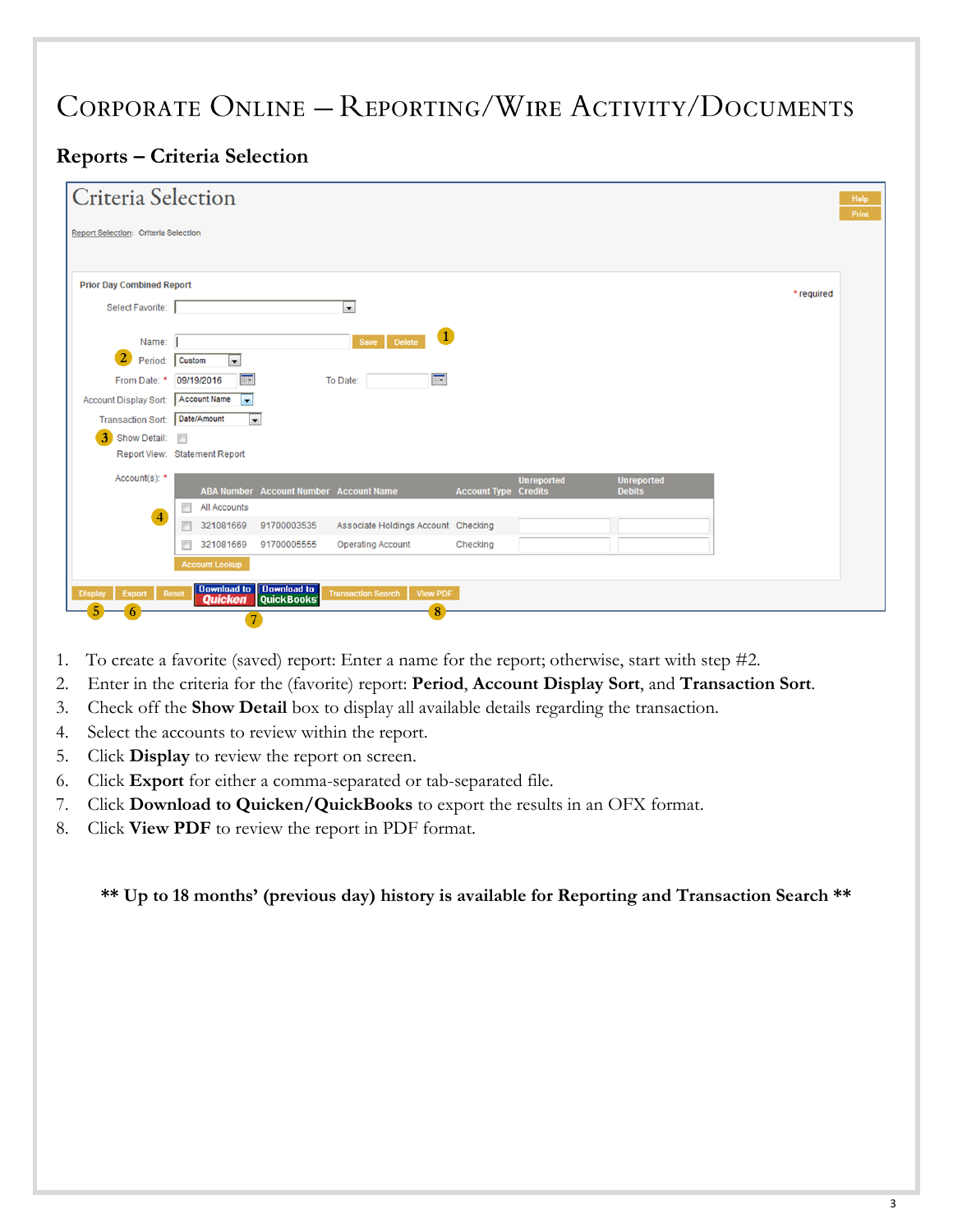### **Wire Activity**

Under **Wire Activity**, wire details for both incoming and outgoing wires are displayed on the reports up to 180 days.

| It's a privilege to serve you ® | <b>FIRST REPUBLIC BANK</b>                         |                                                                           |                 |                      | Call Us: 1-800-221-9777   Reference   Online Privacy   Online Agreement |       |
|---------------------------------|----------------------------------------------------|---------------------------------------------------------------------------|-----------------|----------------------|-------------------------------------------------------------------------|-------|
| Home                            |                                                    | Wire Transaction Search   Wire Activity Report   New Wire Activity Report |                 |                      |                                                                         |       |
| Balances                        | Wire Transaction Search                            |                                                                           |                 |                      |                                                                         | Help  |
| Transfers                       |                                                    |                                                                           |                 |                      |                                                                         | Print |
| Reporting                       |                                                    |                                                                           |                 |                      |                                                                         |       |
| <b>Stops and Inquiries</b>      | <b>Search Criteria</b>                             |                                                                           |                 | $\overline{4}$       | * required                                                              |       |
| <b>Positive Pay</b>             | Report Type:<br>$\overline{2}$<br>Sort Field(s): * | Summary Detail<br><b>Choose Sort Field</b><br>$\overline{ }$              |                 | Mark Wire(s) Viewed: |                                                                         |       |
| <b>ACH Payments</b>             | <b>Transaction Type:</b>                           | All Transaction Types                                                     |                 |                      |                                                                         |       |
| <b>Wire Transfers</b>           | From Date:<br>To Date:                             | $\boxed{m}$<br>$\blacksquare$                                             |                 |                      |                                                                         |       |
| <b>Wire Activity</b>            | Account Number:                                    | <b>All Accounts</b>                                                       | <b>D</b> Lookup | 3                    |                                                                         |       |
| Documents                       | From Amount:                                       |                                                                           |                 |                      |                                                                         |       |
| Statements                      | To Amount:<br>Host Reference Number:               |                                                                           |                 |                      |                                                                         |       |
| <b>Bill Payment</b>             | Reset<br><b>Display</b>                            |                                                                           |                 |                      |                                                                         |       |
| Setup                           | $\overline{5}$                                     |                                                                           |                 |                      |                                                                         |       |
| <b>a</b> Sign Out               |                                                    |                                                                           |                 |                      |                                                                         |       |

- 1. Click **Wire Activity** from the navigation bar on the left.
- 2. Select a **Sort Field** from the drop down menu.
- 3. Optional: Enter in the criteria for the wire to be reviewed.
- 4. Optional: Check off **Mark Wire(s) Viewed** if you do not wish the wires to be displayed on the report to appear again.
- 5. Click **Display** to review the report.
- 6. Select **Wire Activity Report** to review all wire transactions that occur on a specific date.
- 7. Select **New Wire Activity Report** to review wire transactions for the current day.